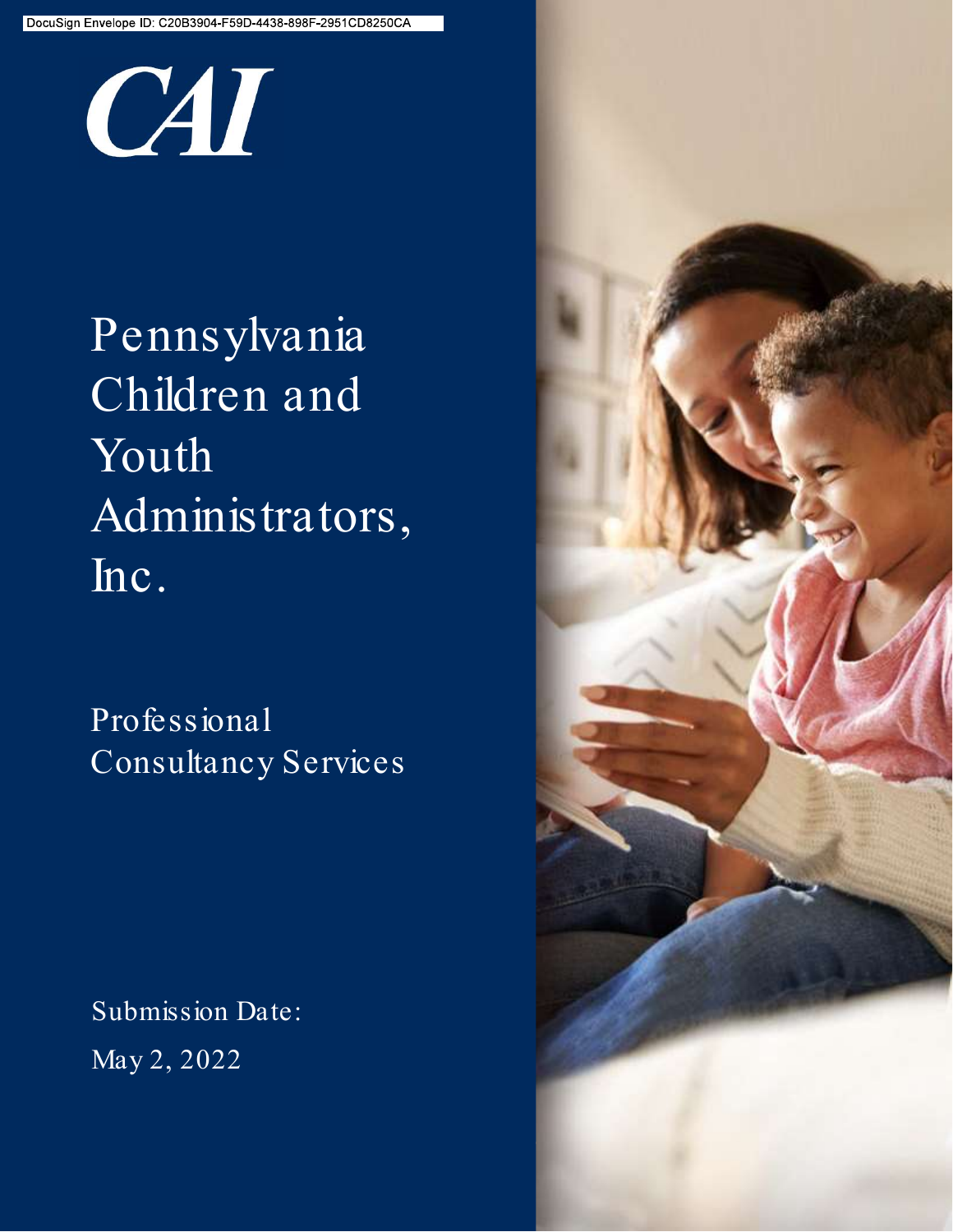

This page is intentionally left blank.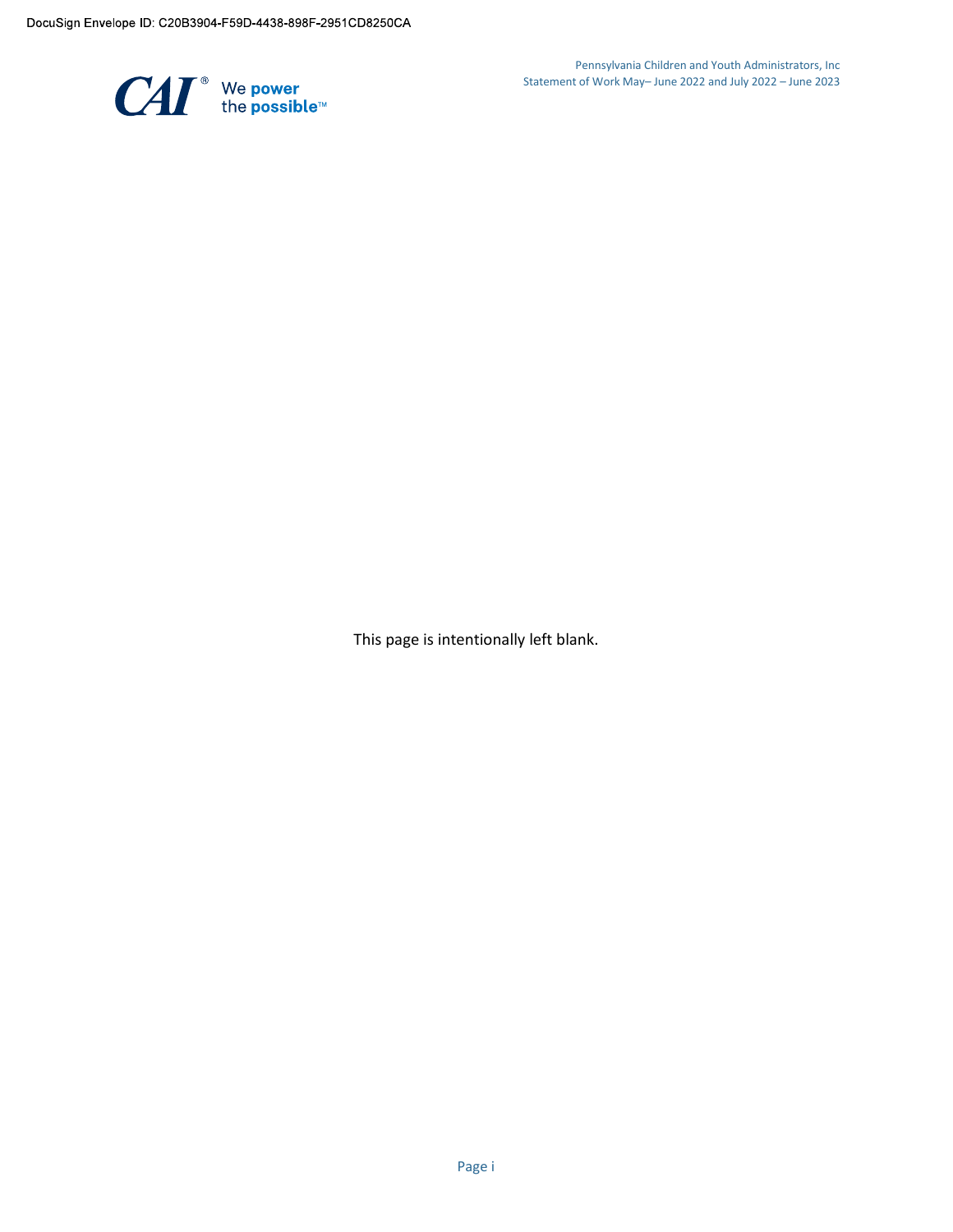

## **Table of Contents**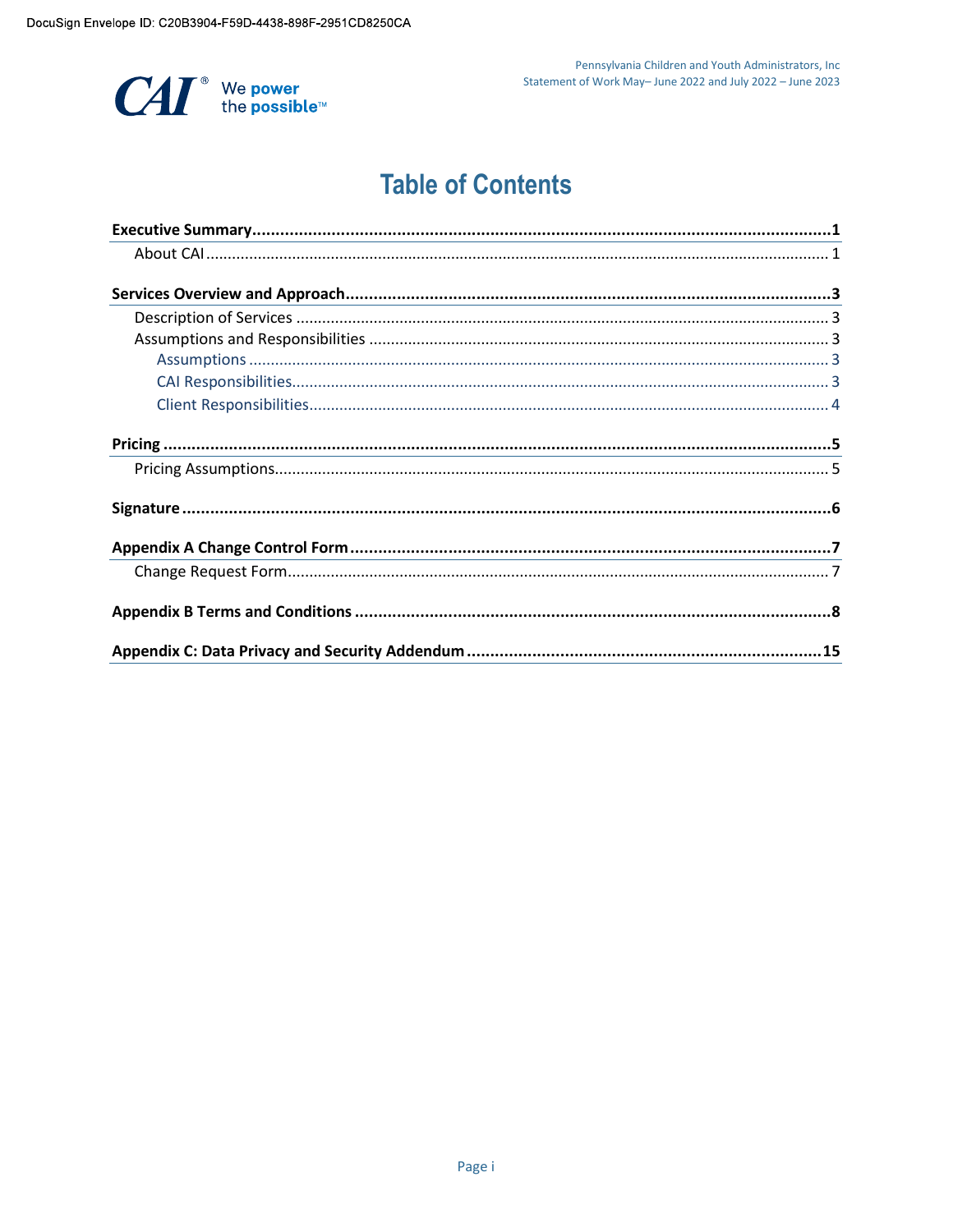

### Executive Summary

Fennsylvania Children and Youth Administrators, Inc<br>
This Statement of Work May-June 2022 and July 2022 - June 2023<br>
This Statement of Work (SOW) identifies the professional consultancy services that will be provided to<br>
T Pennsylvania Children and Youth Administrators, Inc.<br> **EXECUTIVE SUMMATY**<br> **EXECUTIVE SUMMATY**<br>
This Statement of Work (SOW) identifies the professional consultancy services that will be provided to<br>
Pennsylvania Children technical consultancy services to support the 56 counties that utilize the Child Profile and Accounting Statement of Work May-June 2022 and<br>
Statement of Work May-June 2022 and<br>
Statement of Work May-June 2022 and<br>
Statement of Work May-June 2022 and<br>
Statement of Work (SOW) identifies the professional consultancy services t

### About CAI

CAI is a \$1 billion professional services firm specializing in consulting services and technology transformation. The CAI Health & Human Services team works with organizations to provide strategic **EXECUTIVE Summary**<br>
<sup>Pannsylvania Children and Youth May-June 2022 and July 2022 - une 2023<br> **EXECUTIVE SUMMARY**<br>
This Statement of Work (SOW) identifies the professional consultancy services that will be provided to<br>
Pen</sup> **Executive Summary**<br> **Executive Summary**<br> **Executive Summary**<br> **Executive Summary**<br> **Executive Summary**<br>
This Statement of Work (SOW) identifies the professional consultancy services that will be provided to<br>
Pennsylvania **Executive Summary**<br>
the possible "<br>
the possible "<br> **Executive Summary**<br>
This Statement of Work (SOW) identifies the professional consultancy services that will be provided to<br>
Pennsylvania Children and Youth Administrato principles: **ECULTIVE SUMMARY**<br>
Statement of Work (SOW) identifies the professional consultancy services that will be programm<br>
shylvania Children and Youth Administrators, Inc. Specifically, CAI will provide programm<br>
nincal consulta em (CAPS) hosted by Avanco.<br> **Step 3** is a 31 billion professional services firm specializing in consulting services and technomion. The CAI Health & Human Services team works with organizations to promove the lives of oth

- **People-centric** At our heart, we are a people business. We work with others to deliver successful supporting others.
- **Service-first** We live to serve. We work with our **SERVALL STEWARD SHIP** partners to deliver services to help those most in need.
- Stewardship Respect and recognition that we are affect lives.
- **Communication** We leverage our marketing expertise to help our partners, their staff, and external stakeholders deliver the right results the first time.
- $\bullet$  Collaboration We are a team. We work together Together, we change lives.



CAI is not only invested in our projects, but in our communities as well. CAI believes in giving back to the communities where our employees live and work. Through our CAI Cares initiative, we have donated \$44 million over the past 10 years supporting over 170 philanthropy organizations annually. CAI currently supports 14 Education Partners (8 schools and 6 community-based organizations) , including our CAI Learning Academy, a private elementary school for low income families, sponsoring students in grades K-5.

CAI Neurodiverse Solutions helps private and public organizations drive value, improve productivity, and enhance the customer experience by realizing the benefits of neurodiversity. In addition, we help to provide career foundation and advancement opportunities for neurodivergent individuals.

Our unique employment model is designed to bring the untapped neurodiverse talent pool into your workforce.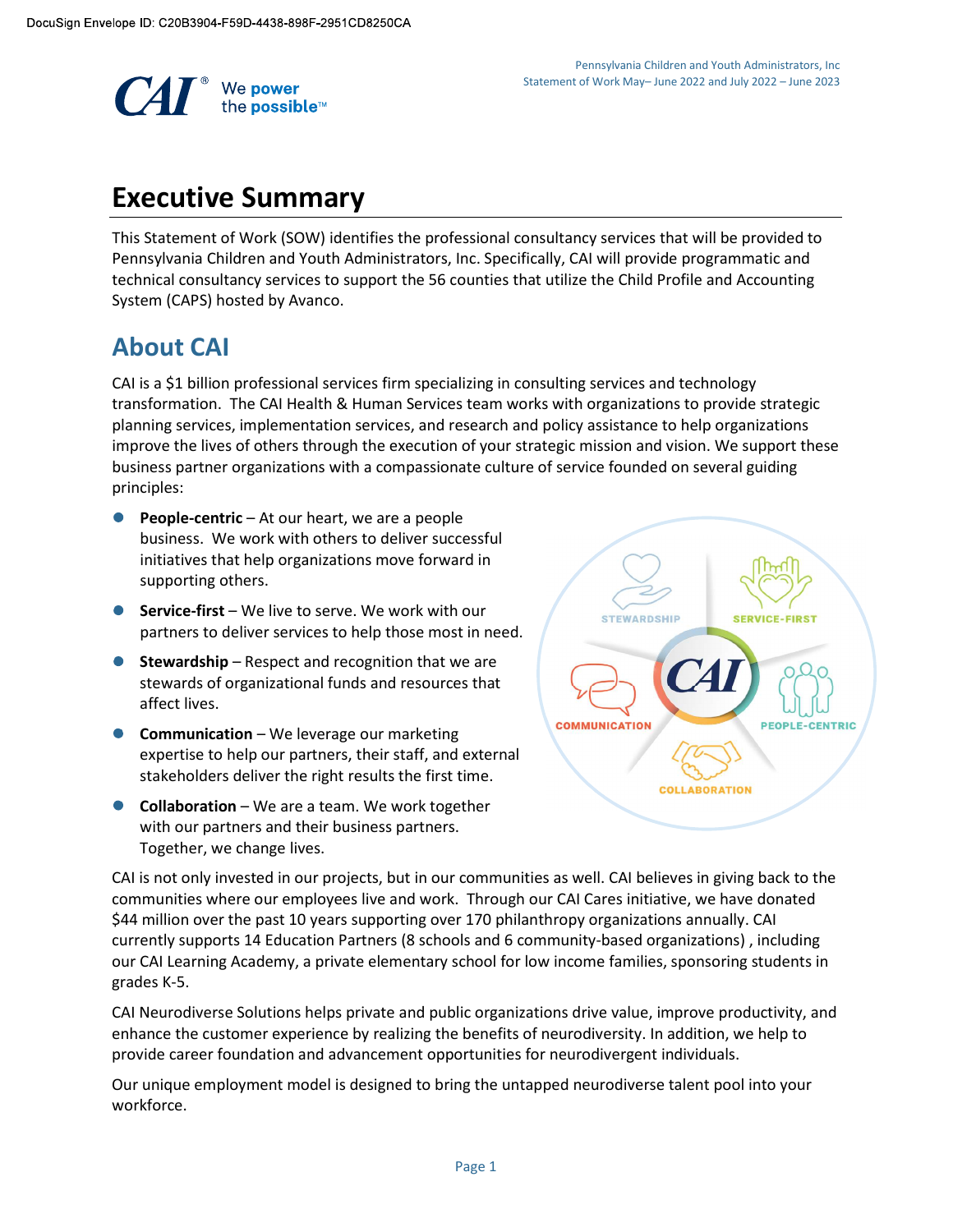

CAI manages not only the recruiting, selection, and training of team members, but also the cultural integration, on-the-job supervision, skill development, and ongoing performance management.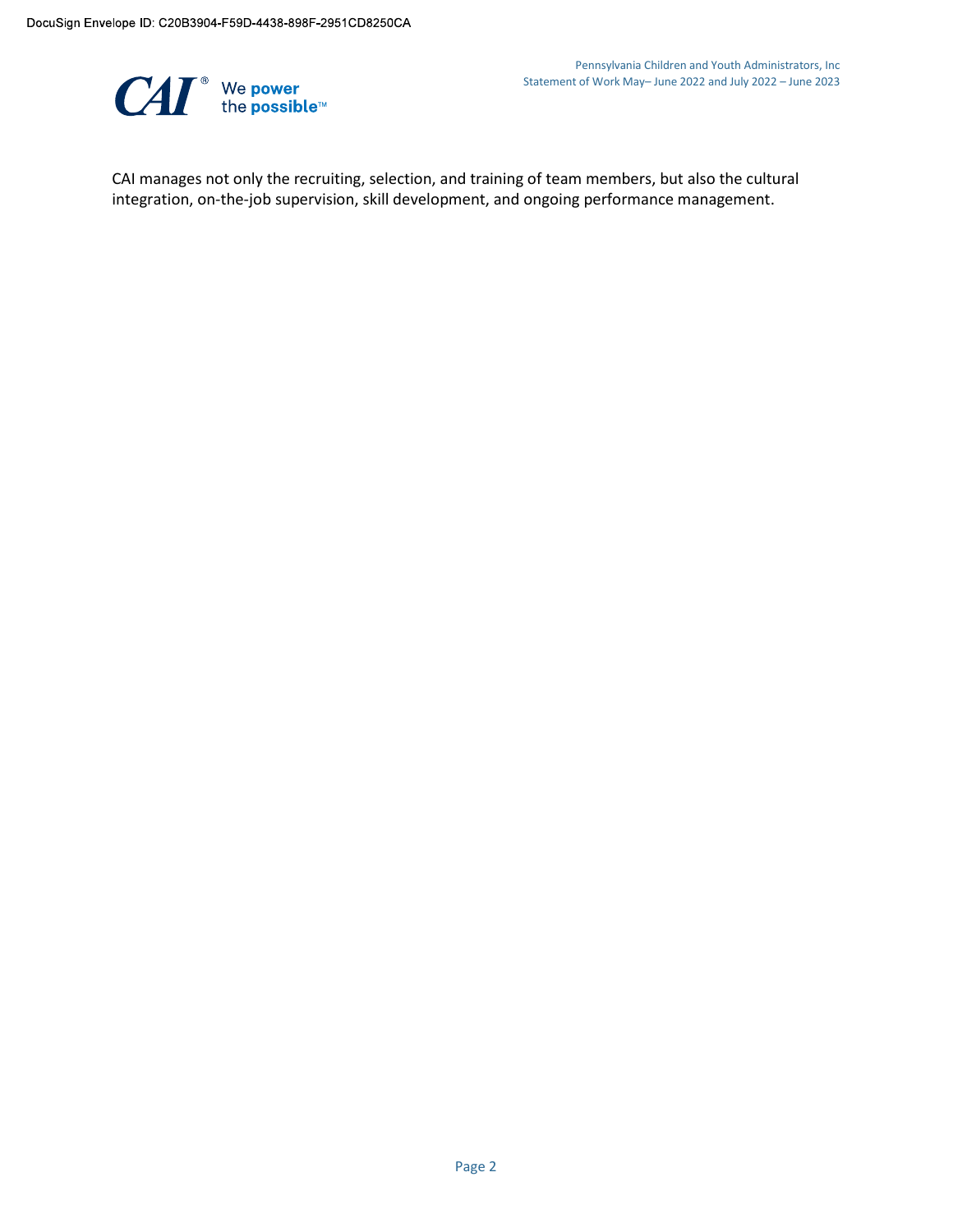

### Services Overview and Approach

Upon contract execution, CAI will engage with Pennsylvania Children and Youth Administrators, Inc (PCYA) to provide programmatic and technical consultancy services to support the 56 County Children and Youth Agencies that utilize CAPS for agency case and fiscal management.

Chinary Control of Services are responsible for the investigation and familiar children and Youth Administrator the possible "<br>
Statement of Work May-June 2022 and July 2013<br>
Dupon contract execution, CAI will engage with For D. C2083904-F89D-4438-898F-2951CD8250CA<br>
Formsphering Children and Youth Administrators, Inc<br>
Countries are responsible "<br>
Statement of Work May-June 2023 and July 2022 - June 2023<br>
Upon contract execution, CAI will en child abuse and neglect and the provision of services to children and families. This includes services to keep children safely in their own homes and out-of-home care when necessary to protect children. These services are provided directly by county agency staff, through purchase of service agreements or through other community based providers.

For these professional consulting services, CAI will utilize a team of qualified staff matching staff expertise with the tasks to be performed. This team will be comprised of human service subject matter experts with a blend of staff who have information technology and project management knowledge. A central point of contact will be identified to serve as the liaison between CAI, PCYA and the CAPS Governance Board. The CAI liaison will coordinate the completion of agreed about tasks and deliverables by the appropriate CAI associates within specified timeframes.

### Assumptions and Responsibilities

#### Assumptions

- It is anticipated that an average of 10 hours per week of consultancy services will be provided over the duration of this contract.
- Consulting services will primarily be provided remotely and in-person as necessary.
- CAI Associates will follow all statutory and regulatory confidentiality requirements.
	- $\overline{\phantom{a}}$ Services will be provided during normal business hours (9 AM - 5 PM Eastern Time) during the normal weekdays (Monday through Friday).

#### CAI Responsibilities

- 1. CAI will identify an associate to serve as the single point and liaison to PCYA.
- 2. CAI Associates will be assigned to completion of tasks based upon knowledge and expertise specific to each deliverable.
- 3. CAI Associates will work with the PCYA and the CAPS Governance Board to:
	- a. Provide support and technical assistance to the CAPS Governance Board.
	- b. Review, define, and support oversight and monitoring of service level agreements included with contracts between counties and CAPS hosting provider, Avanco.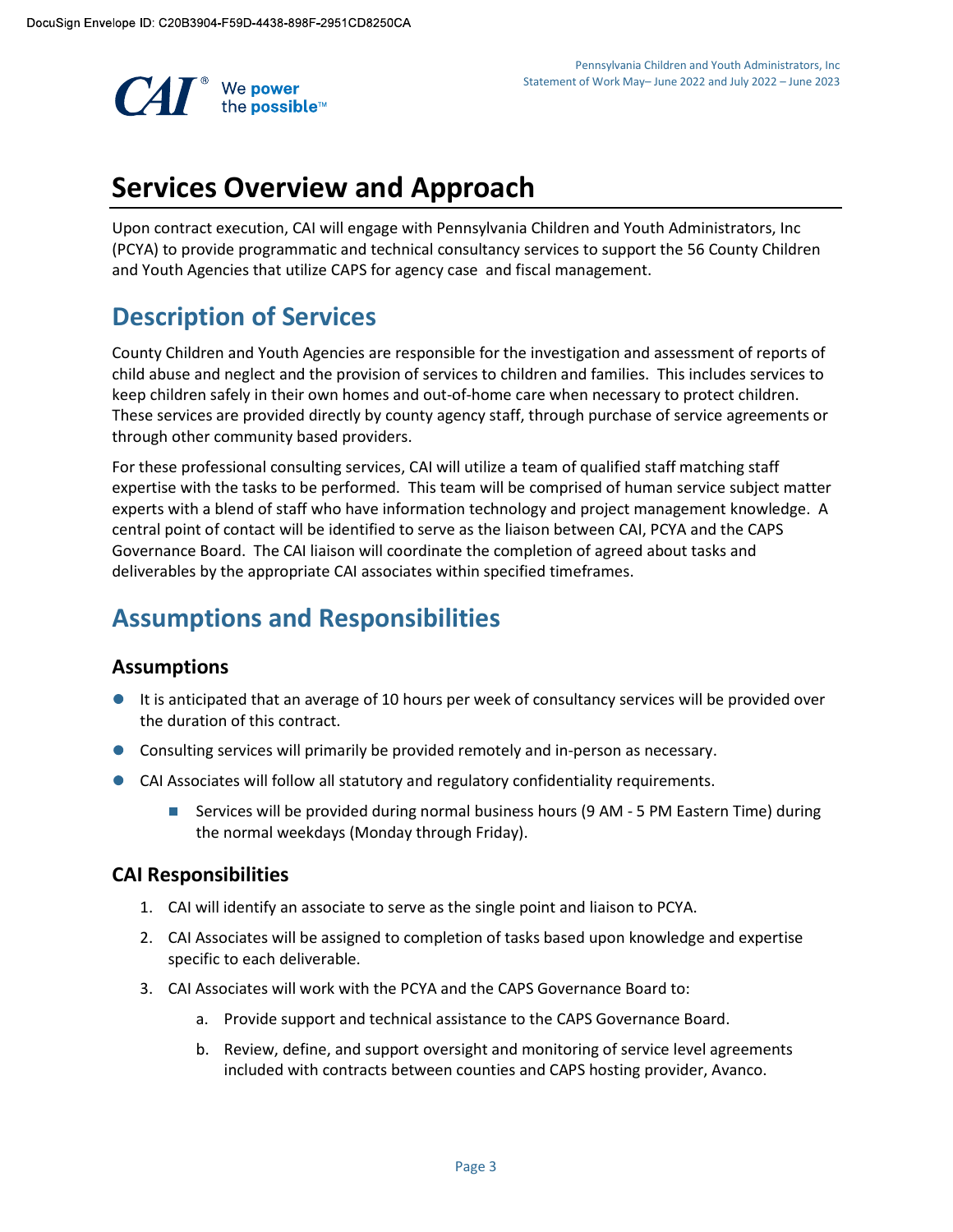

- c. Review and suggest revisions to Avanco developed proposals to support compliance with federal, state and local technology, software and security requirements.
- d. Review Avanco developed proposals to ensure costs are consistent with industry standards.
- e. Review, define, and monitor timely resolution of help desk tickets.
- f. Review detailed business requirements documentation and conduct an analysis to identify gaps and ensure consistency with desired change.
- g. Collaborate with Avanco in the development of a traceability document and test case scenarios for system upgrades and enhancements.
- h. Review and plan execution of test scripts in coordination with PCYA and CAPS to determine estimated hours for additional support.
- i. Review Avanco work orders tasks to ensure requirements are met.
- j. Attend Quarterly CAPS Governance Board meetings and PCYA Board meetings as requested.
- k. Maintain and update electronic distribution list and distribute information to members.
- l. Participate in monthly and bi-weekly meetings with Avanco, prepare and distribute meeting minutes and monitor completion of identify action items.
- m. Review and recommend revisions to CAPS related Advance Planning Document Updates.
- n. Prepare a monthly report detailing tasks and work completed.
- 4. Changes in hours or scope will be mutually agreed to between CAI, PCYA and the CAPS Governance Board.

#### Client Responsibilities

- 1. Review and plan execution of test scripts in coordination with PCYA and CAPS to<br>determine estimated hours for additional support.<br>
1. Review Avanco work orders tasks to ensure requirements are met.<br>
1. Retend Quarterly timelines.
- 2. PCYA and the CAPS Governance Board work with CAI to schedule meetings as necessary to support SOW execution.
- 3. PCYA and the CAPS Governance Board will work with CAI to resolve any missing clarity within the Avanco contract, including but not limited to Service Level Agreements, help desk resolution timeframes, and scope clarifications.
- 4. PCYA will assist in gathering documentation to support execution of SOW.
- 5. PCYA agrees to reimburse travel costs consistent with General Service Administration reimbursement rates.
- 6. Changes in hours or scope will be mutually agreed upon between CAI, PCYA and the CAPS Governance Board.
- 7. Upon request, PCYA agrees to request approval from the PCYA Board to be a reference for the CAI in the areas of professional consulting for a period of five (5) years.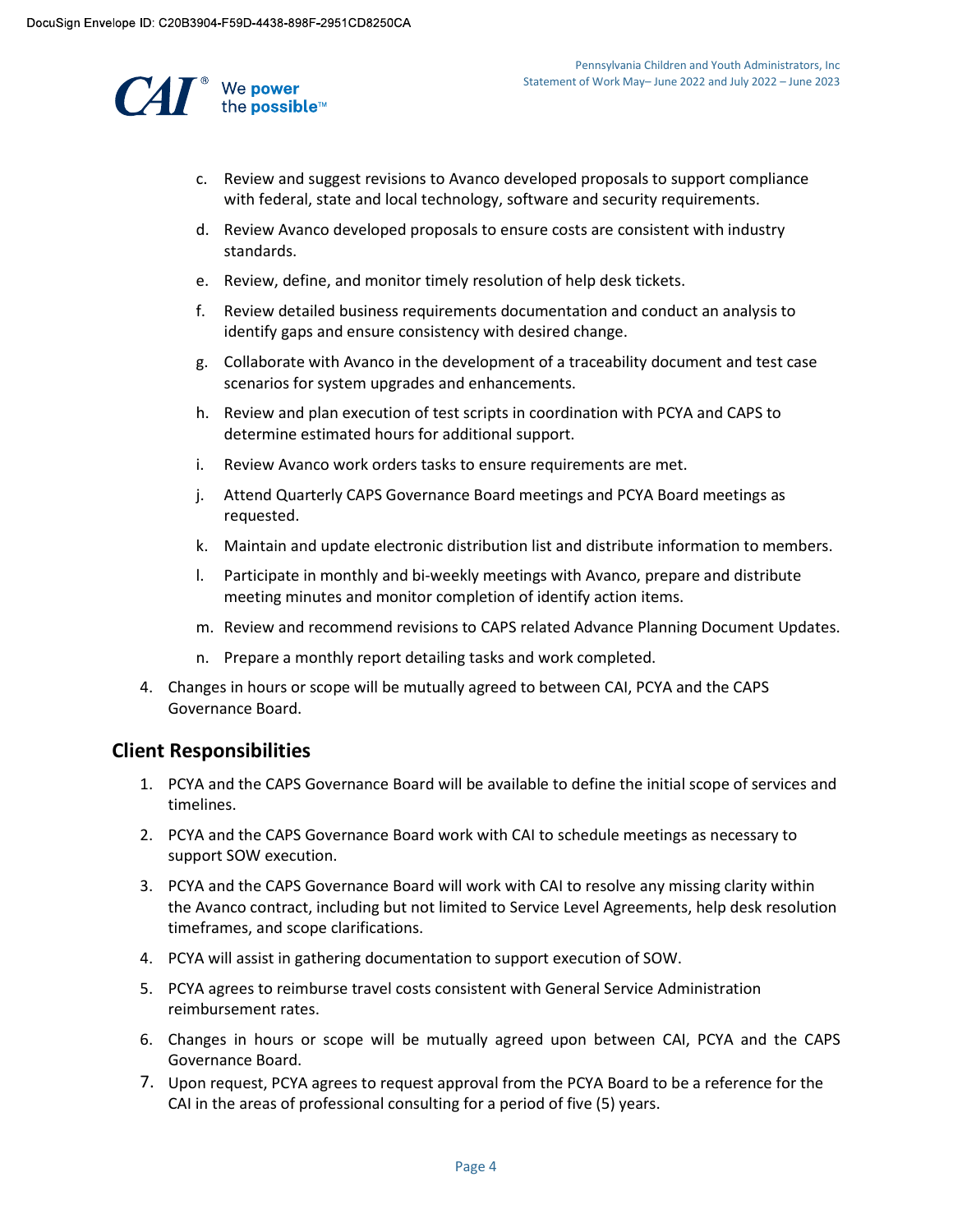

## Pricing

### Pricing Assumptions

- 
- Travel costs will be reimbursed consistent with General Services Administration rates.

### Change Control

Any changes in Scope of Services or Assumptions in connection with this SOW will be documented in a change order, see Appendix A Change Control, signed by CAI and PCYA prior to the start of any such services.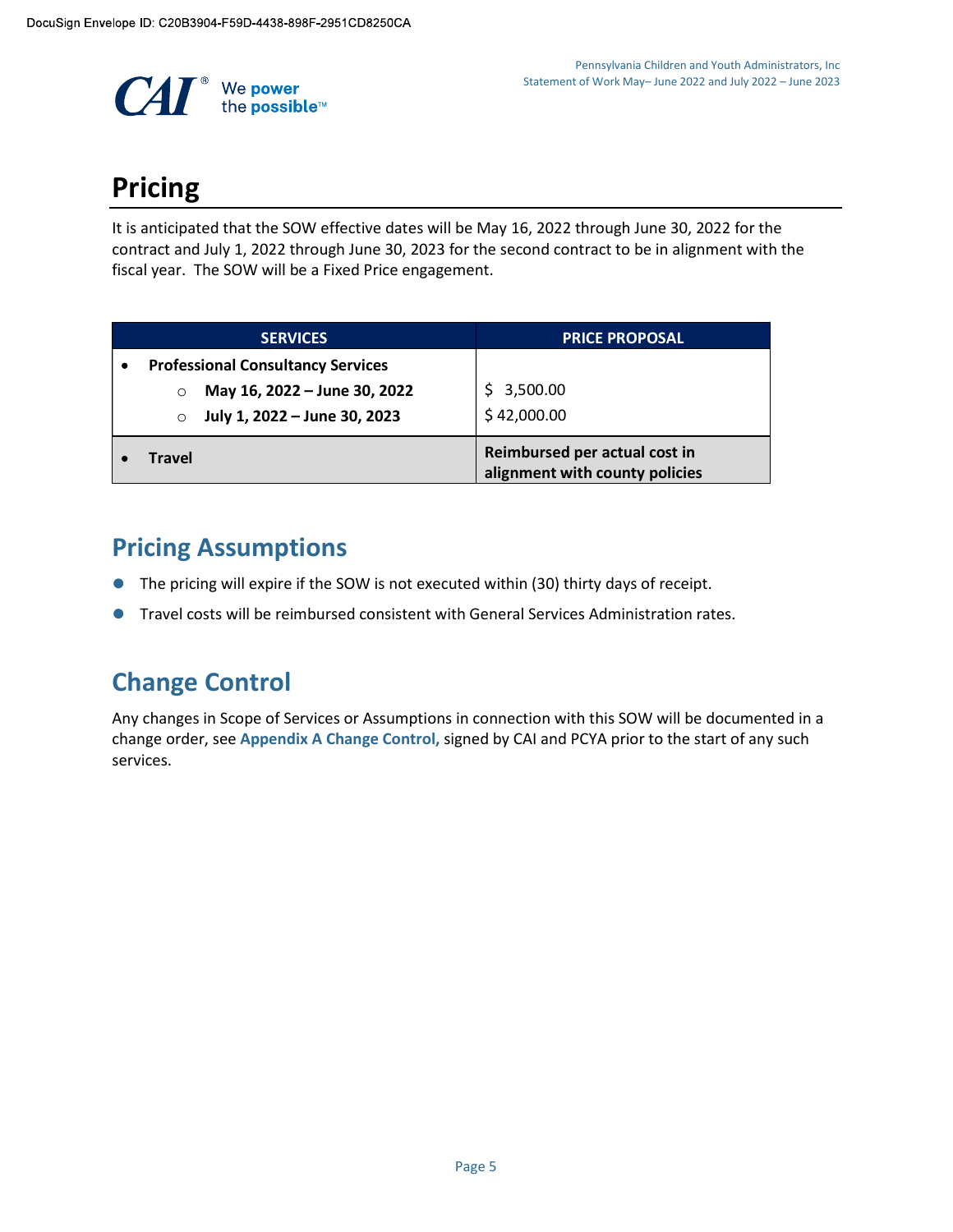

### **Signature**

This Statement of Work, effective date May 16, 2022 for CAI to provide PCYA with services as described above Statement of Work and Pricing sections, is hereby submitted for approval. Work on this SOW will begin within one week of signature by both parties on the Notice to Proceed for this SOW.

The parties acknowledge that they have read this document, understand it, and agree in principle to be bound by its terms and conditions. Further, the parties agree that this document, and the terms and conditions contained in the SOW represent the final binding agreement between CAI and PCYA.

This Notice to Proceed will serve as acceptance of this SOW, as set forth in this document, and will represent the definitive terms and conditions of the agreement between the parties.

The content and terms outlined in this SOW are valid through June 30, 2023. If not executed by both parties on or prior to this date, this SOW is deemed to be invalid, and CAI may reevaluate the content and terms before providing a new SOW for consideration.

| Pennsylvania Children and Youth<br>Administrators, Inc. | <b>Computer Aid, Inc. (CAI)</b> |
|---------------------------------------------------------|---------------------------------|
| DocuSigned by:                                          | DocuSigned by:                  |
| Brian Bornman                                           | abe Hunter                      |
| 61B1C9F3C83847D<br>By                                   | ED200A58D66B4AE<br>By           |
| Brian Bornman, Esq.                                     | D. Abraham Hunter               |
| <b>Name</b>                                             | <b>Name</b>                     |
| <b>Executive Director</b>                               | <b>Executive Vice President</b> |
| <b>Title</b>                                            | <b>Title</b>                    |
| 5/17/2022                                               | 5/13/2022                       |
| Date                                                    | Date                            |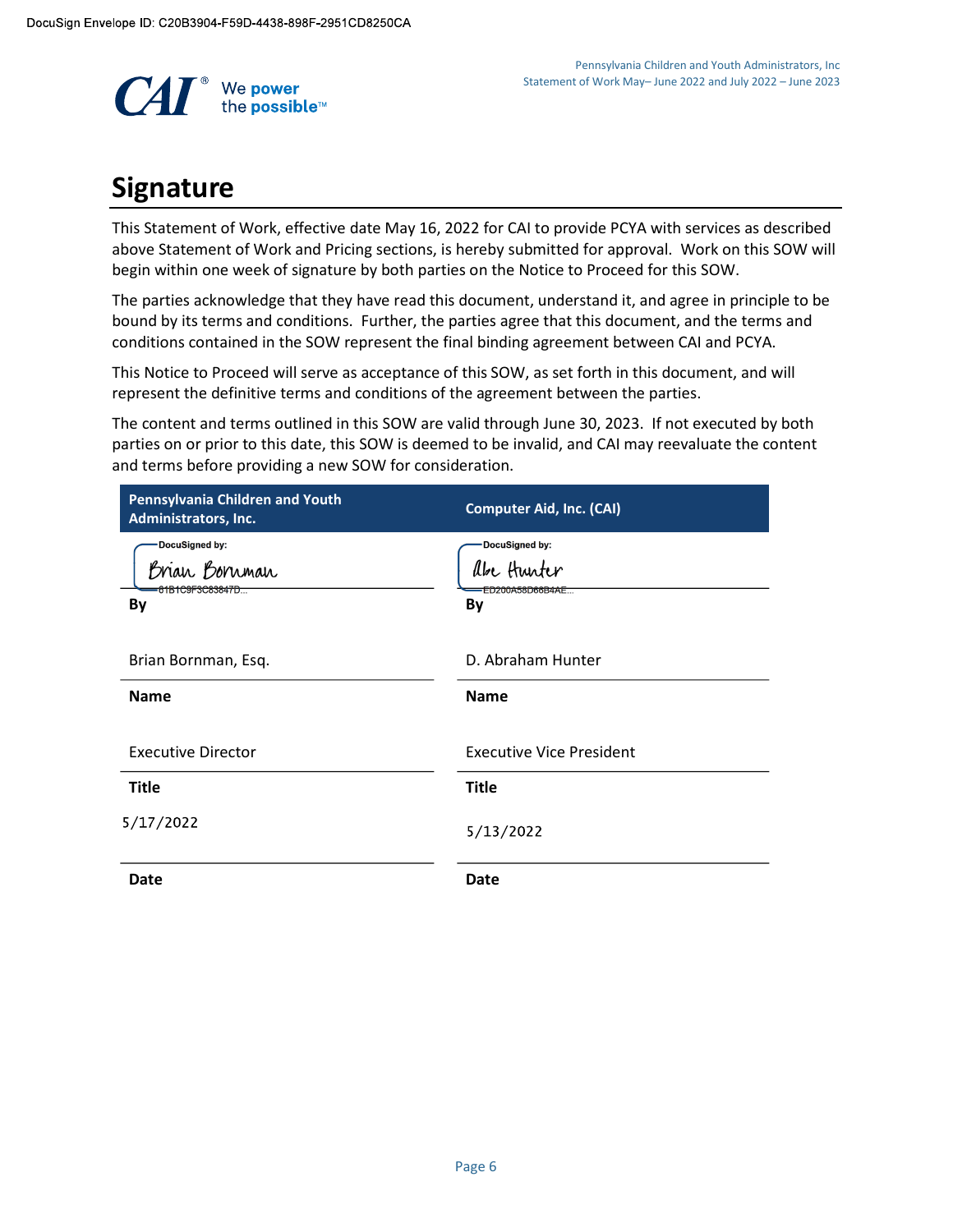

## Appendix A Change Control Form

Any changes to the scope defined in this SOW will be addressed through a Change Request ("CR"), which will be agreed to in writing by both parties. If an alteration to the Services provided in this SOW is identified by either Party; it shall be brought to the attention of the other Party's management by completing and submitting a Change Request Form. If any such change causes an increase or decrease in the cost or time required for performance of the work, the price and/or delivery schedule shall be equitably adjusted and identified within the Change Request Form. If both Parties mutually agree to implement the change in scope, the Change Request Form will be incorporated into the SOW as an addendum when signed by authorized representatives of both parties.

### Change Request Form

This Change Request, when executed by both parties, will serve as an amendment to the Statement of Work entered into by the parties on the \_\_\_\_\_ day of \_\_\_, and shall be effective as of the date ("Date") last signed below the change authorization signatures.

|                                               |                      |                                 | <b>Change Order Form</b> |        |            |  |  |  |
|-----------------------------------------------|----------------------|---------------------------------|--------------------------|--------|------------|--|--|--|
| Submitted By:                                 |                      |                                 | <b>Change Order ID:</b>  |        |            |  |  |  |
| <b>Change Order Name:</b>                     |                      | Priority (Indicate with an X)   |                          |        |            |  |  |  |
| <b>Project Area:</b>                          |                      |                                 | High                     | Medium | <u>Low</u> |  |  |  |
| <b>Assigned To:</b><br>Identified By:         |                      | Date Submitted:                 |                          |        |            |  |  |  |
| <b>Description of Proposed Change:</b>        |                      |                                 |                          |        |            |  |  |  |
| <b>Reason for Proposed Change (Benefits):</b> |                      |                                 |                          |        |            |  |  |  |
| Project Impact (Time, Cost, etc.):            |                      |                                 |                          |        |            |  |  |  |
|                                               | <b>Signatures</b>    |                                 |                          |        |            |  |  |  |
|                                               | <b>PYCA</b>          |                                 |                          |        |            |  |  |  |
|                                               | By:                  |                                 |                          |        |            |  |  |  |
| <b>Printed Name:</b>                          |                      |                                 |                          |        |            |  |  |  |
| Title:                                        |                      |                                 |                          |        |            |  |  |  |
|                                               | Date:                |                                 |                          |        |            |  |  |  |
| <b>Signoff</b>                                |                      | <b>Computer Aid, Inc. (CAI)</b> |                          |        |            |  |  |  |
|                                               | By:                  |                                 |                          |        |            |  |  |  |
|                                               | <b>Printed Name:</b> |                                 |                          |        |            |  |  |  |
|                                               | Title:               |                                 |                          |        |            |  |  |  |
|                                               | Date:                |                                 |                          |        |            |  |  |  |
|                                               |                      |                                 |                          |        |            |  |  |  |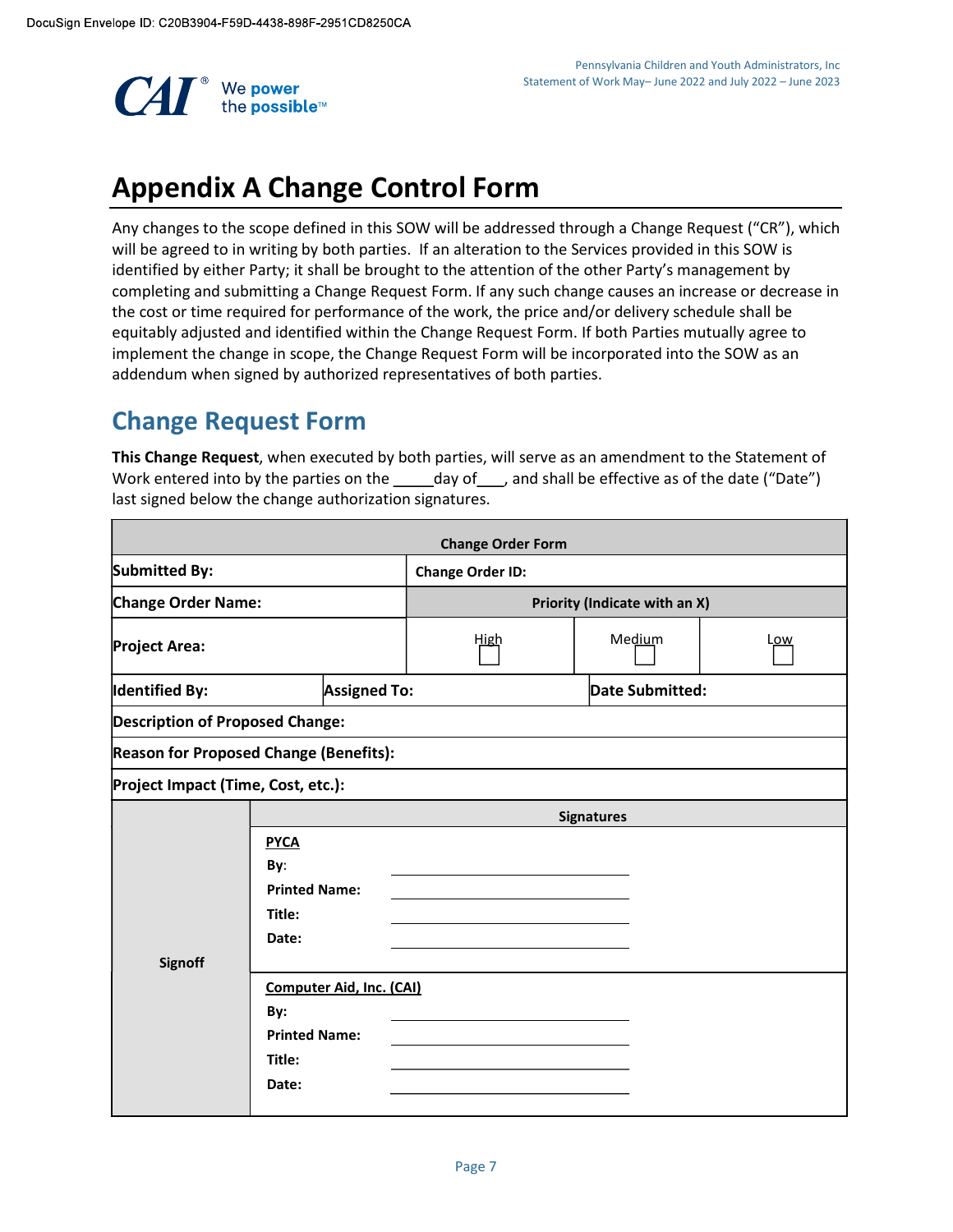

### Appendix B Terms and Conditions

THIS AGREEMENT effective 16th day of May, 2022, by and between The Pennsylvania Children and Youth Administrators having an address of PO Box 60769, Harrisburg, PA 17106-0769 (hereinafter PCYA) and Computer Aid, Inc, (CAI) with corporate Headquarters at 1390 Ridgeview Drive, Allentown, PA 18104 (hereinafter "Contractor").

- 1. This agreement shall be deemed effective consistent with the Statement of Work (SOW), and the Data Privacy and Security Addendum both attached hereto.
- 2. Compensation:

CAI will generate an invoice within our system for each period of approved time. Invoices will be dated the first of subsequent month and will be paid thirty (30) days from the date of the invoice or terms of a SOW. If time is approved in a subsequent month, the related invoice will be dated the first of the next calendar month. Delay in the submission and/or approval of time will result in a delay in payment. PCYA agrees to pay CAI the rates set forth in the SOW for all PCYA-approved and paid billable hours for Services rendered by CAI during the term of this Agreement.

For all SOW's, additional non-labor expenses may only be incurred by CAI and charged to PCYA if prior written approval from PCYA has been obtained. In the event any federal, state or local use, sales or other taxes or fees are assessed on, or in connection with, any of the non-labor items to be rendered herein, the amount of such tax or fee will be billed to PCYA (excluding taxes based on PCYA's net income). PCYA shall not be liable for any taxes or fees incurred as a result of CAI moving the location of the Services without PCYA's prior written approval. Approved travel expenses will be itemized as a separate line item on all invoices. Travel expenses will be invoiced at cost per PCYA travel policy with no markup. CAI shall maintain time records and work reports in accordance with PCYA's requirements for a period of four (4) years. PCYA may audit said books and records during the term of this Agreement and for four (4) years thereafter.

- 3. JURISDICTION; VENUE; NON-JURY TRIAL; and CHOICE OF LAW. The parties irrevocably agree that jurisdiction and venue with respect to any action arising from this Agreement shall be solely in the United States District Court, Middle District of Pennsylvania, Harrisburg Division unless the federal court refuses to accept jurisdiction in which case venue and jurisdiction shall lie solely in the Court of Common Pleas of Dauphin PCYA, Pennsylvania, and each party waives all objections to personal jurisdiction and venue. THE PARTIES EXPRESSLY WAIVE THEIR RIGHTS TO A TRIAL BY JURY, AND AGREE AND CONSENT TO A TRIAL BY COURT. Any and all matters of dispute between the parties to this Agreement, whether arising from the Agreement itself or arising from alleged extra contractual factors prior to, during, or subsequent to the Agreement, including, without limitation, misrepresentation, negligence, or any alleged tort or violation of the Agreement, shall be governed by, construed, and enforced in accordance with the laws of the Commonwealth of Pennsylvania, without regard to its choice of law provisions, regardless of the legal theory upon which such matter is asserted.
- 4. CAI shall indemnify, defend, and hold PCYA harmless from any and all claims, demands (including all losses, damages, and liabilities resulting from such claim or demands, and all related costs and expenses, including reasonable legal fees) judgments, settlements and penalties of every kind arising from or in connections with (1) CAI's performance of, or failure to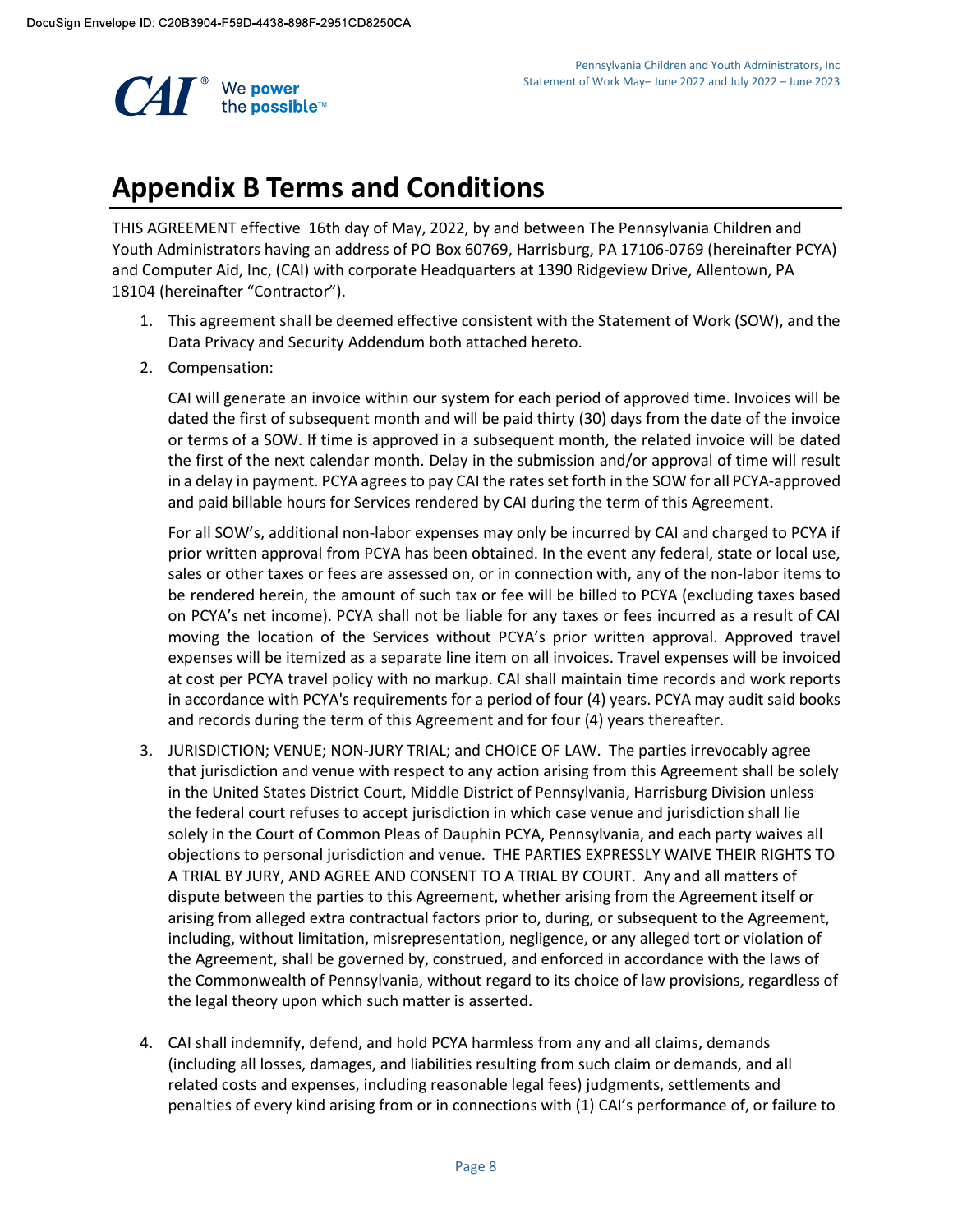

perform, any of its obligations under this Agreement or (2) an act or omission of CAI in its relationships with its employees, agents, representatives, providers or suppliers or (3) breach any federal or state law regarding privacy of information including but not limited to the PA Breach of Personal Information Notification Act set forth at 73 P.S. § §2301 et seq., as may be amended from time to time.

For the term of this Agreement, CAI will take out and maintain, or will cause to be taken out and maintained, the following insurances:

- A. Comprehensive General Liability Insurance on a "occurrence" basis, which will protect CAI in providing the services under this Agreement from claims including, but not limited to bodily injury, wrongful death, and property damage which may arise from operations under this Agreement, whether such operations be by CAI or by any of its subcontractors. Limits of liability may be satisfied by a combined single limit of \$1,000,000.00 per occurrence, for bodily injury and property damage.
- B. Professional Liability Insurance with limits of liability of not less than \$1,000,000.00 per occurrence.

CAI shall provide PCYA a Certificate of Insurance for Comprehensive General Liability and Professional Liability Coverage and appropriate endorsements providing the following:

- 1. Listing the PCYA, as an additional insured with respect to Comprehensive General Liability and that CAI's Comprehensive General Liability shall be "primary, noncontributory and not excess to the PCYA insurance coverage"; and
- 2. The policies cannot be modified and/or cancelled except upon thirty (30) days written notice to PCYA other than for non-payment of premium in which case the policy cannot be cancelled except upon ten (10) days written notice to PCYA.

\*In the event that CAI's policy(ies) of insurance provide(s) that the foregoing additional insured status of PCYA, insurance cancellation notice to the PCYA and the primary, noncontributory and not excess status of CAI's insurance is all effective where CAI is required by contract to provide the same, then the specific policy provisions providing evidence of the same may be provided in lieu of an endorsement.

New certificates of insurance and endorsements or policy provisions will be supplied by CAI twenty (20) days in advance of the expiration date of any insurance policy required by this agreement. Said certificates, endorsements or policy provisions shall become Appendix A of this Agreement.

C. Workers' Compensation Insurance as required by law. (If applicable, should appear on the Certificate of Insurance.)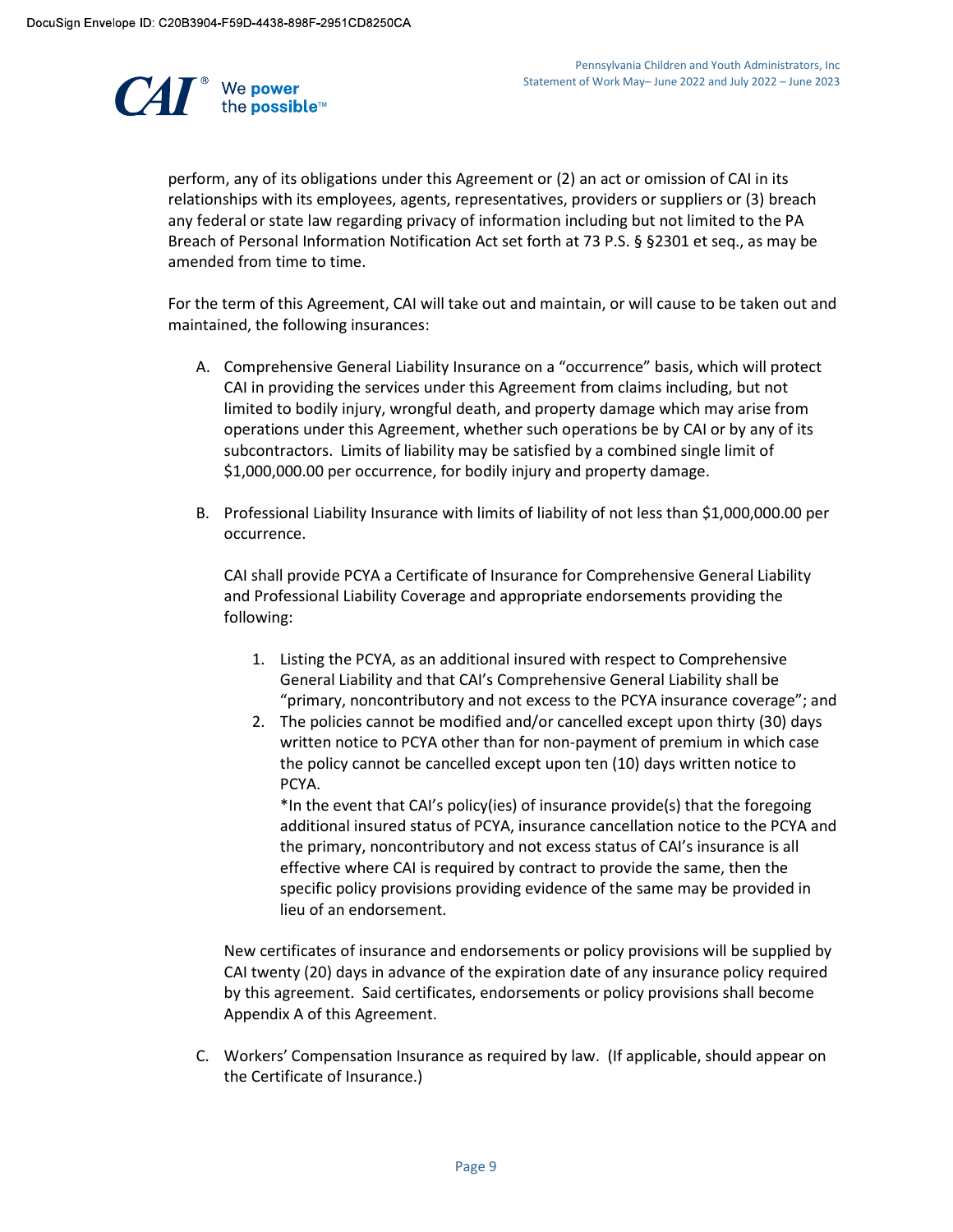

- D. CAI shall carry liability Insurance covering all owned, non-owned and hired automobiles (or any auto in lieu of the foregoing). The limits of liability for automobile insurance may be satisfied by a combined single limit of \$500,000.00 per occurrence. (This coverage should also appear on the Certificate of Insurance required above.)
- E. CAI shall include all subcontractors as insureds under its policies or shall furnish separate certificates, endorsements or other proof of coverage for each subcontractor. All coverages for subcontractors shall be subject to all of the requirements stated in this Agreement.
- F. CAI shall maintain, at its own expense throughout the Term, cyber liability insurance coverage (or similar type coverage by another name that provides insurance for electronic intrusions or improper release of electronic data, whether accidental, lost, stolen or through wrongful access to such data) or a cyber liability insurance rider in the Errors and Omissions policy (hereinafter Cyber Liability Coverage"). Such coverage shall provide both:
	- 1) first party (insured) privacy response coverage providing CAI access to a computer security expert to determine the scope and cause of an incident or breach; legal advice on how to proceed; breach notification assistance as required by law or regulation; and related services required when an incident or breach has occurred; and
	- 2) third party liability coverage (person whose information was improperly accessible commonly referred to as a breach) covering such third party's claims against CAI as result of a breach including but not limited to the provision of credit monitoring.

The Cyber Liability Coverage shall provide coverage for CAI for claims, losses, liabilities, judgments, settlements, lawsuits, regulatory actions, and other costs or damages arising out of its performance under this Agreement, including any negligent or otherwise wrongful acts or omissions by CAI or any employee or agent thereof in such amounts and on such terms as are reasonably acceptable to PCYA, but in no event less than the following:

- 1) first party privacy response costs incurred by CAI: the limit is \$5 million each event and aggregate; and
- 2) third party liability coverage for claims against CAI: the limit is \$5 million each event and aggregate.

This includes, but is not limited to: any breach of any law or regulation governing confidentiality of personal information including but not limited to PHI (as defined under HIPAA) and Personal Information (as defined under the Commonwealth of PA Breach of Personal Information Notification Act).

CAI shall, at the time of signing this Agreement, provide a Certificate of Insurance for the Cyber Liability Coverage AND appropriate policy endorsement providing that the policy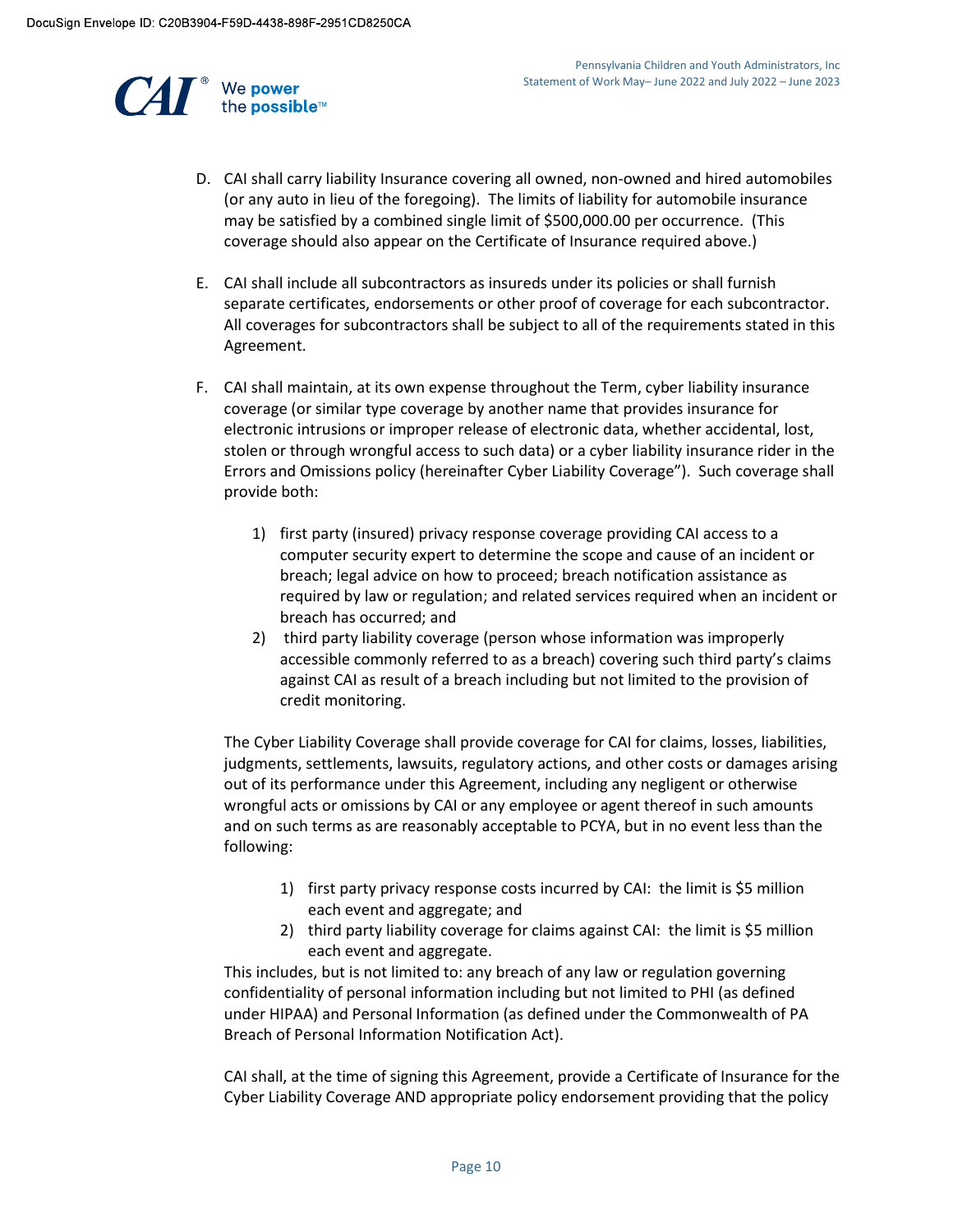

cannot be modified and/or cancelled except upon thirty (30) days written notice to PCYA other than for non-payment of premium in which case the policy cannot be cancelled except upon ten (10) days written notice to PCYA.

\*In the event that CAI's policy of insurance provides that the foregoing insurance cancellation notice to PCYA is effective where CAI is required by contract to provide the same, then the specific policy provisions providing evidence of the same may be provided in lieu of an endorsement.

New certificates of insurance and endorsements or policy provisions will be supplied by CAI twenty (20) days in advance of the expiration date of any insurance policy required by this agreement.

NOWITHSTANDING ANY REQUIREMENT THAT THE INSURANCE COMPANY PROVIDE NOTICE OF ANY MODIFICATION OR TERMINATION OF THE POLICY, CAI shall notify PCYA orally as soon as CAI has knowledge of any modification or termination of the policy followed by written notice personally delivered to PCYA or sent to PCYA, by certified mail return receipt requested, at least thirty (30) days prior to any modification and/or termination of the policy or any alterations in the policy, or changes in the name of the insured.

- 5. Subject to Customer's payment in full of all undisputed invoices of CAI, CAI agrees that all program materials, reports, and other data or materials generated or developed by CAI under this Agreement or furnished by either the Customer or the Customer to CAI shall be and remain the property of the Customer. CAI specifically agrees that all Program Materials developed or created under this Agreement shall be considered "works made for hire" by CAI for the Customer within the meaning of the United States Copyright Act, 17 U.S.C. §§ 101 et seq., as amended or superseded and that such material shall, upon creation, be owned exclusively by the Customer.
- 6. Notices:

Any notice, demand, request, or other communication (any "Communication") required or permitted to be given or made to or by either party hereunder or under the Agreement shall be in writing. Any Communication shall be deemed to have been delivered on the earlier of the day actually received (by whatever means sent) if received on a business day (or if not received on a business day, on the first business day after the day of receipt) or, regardless of whether or not received after the dates hereinafter specified, on the first business day after having been delivered to Federal Express or comparable air courier service, or on the second business day after having been deposited with the United States Postal Service, Express Mail, return receipt requested, or on the third business day after having been deposited with the United States Postal Service, registered or certified mail, return receipt requested, in each case addressed to the respective party at the addresses indicated below:

Pennsylvania Children and Youth Administrators, Inc.

#### Computer Aid, Inc.

Contract Administrator Computer Aid, Inc.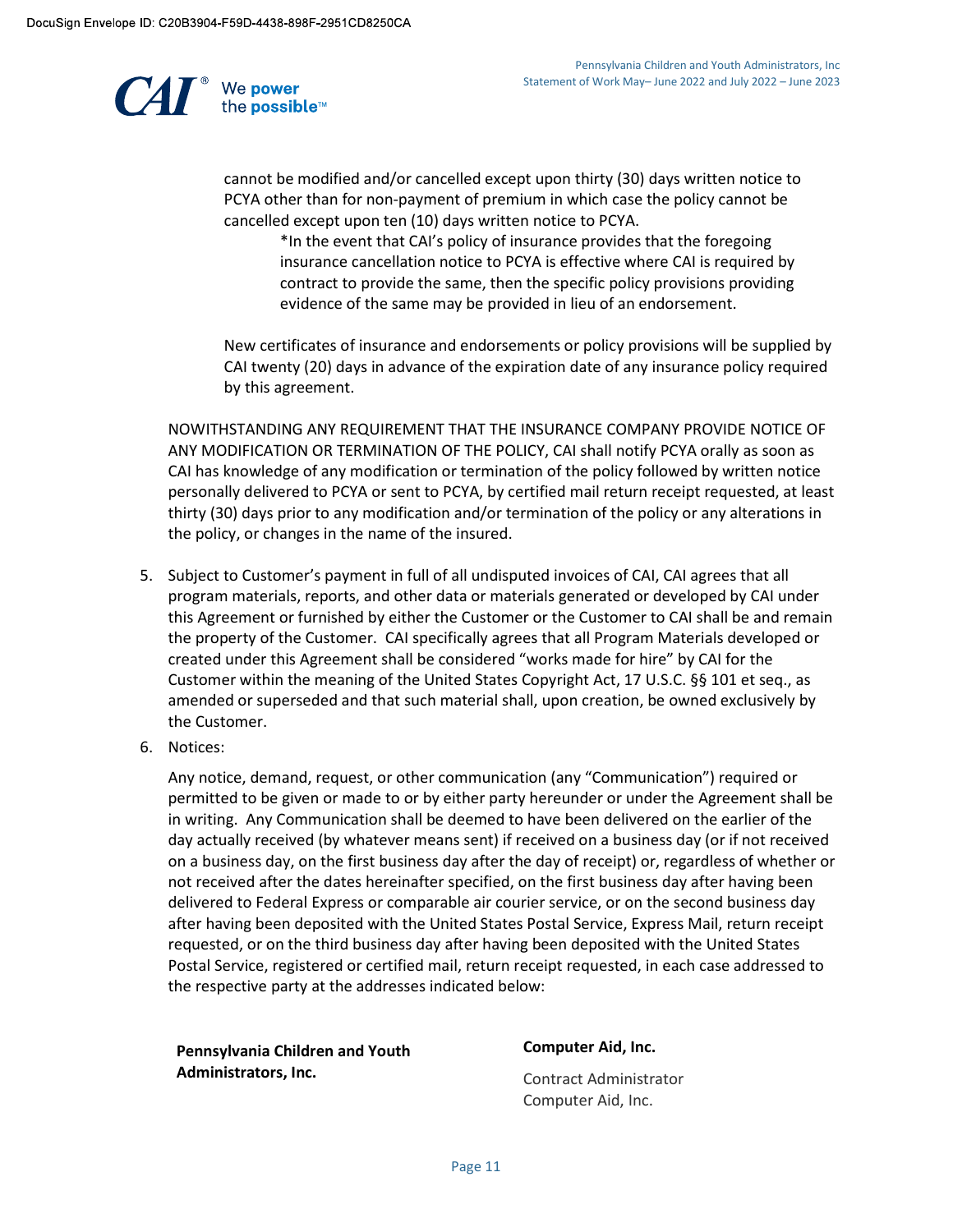

Brian Bornman, Esq. PO Box 60769 Harrisburg, PA 17106-0769 Email: bbornman@pacounties.org 1390 Ridgeview Drive Allentown, PA 18104 Email: ContractManagement@cai.io

With copies to:

Gregg M. Feinberg, Esq. 1390 Ridgeview Drive, Suite 301 Allentown, PA 18104 Email: gregg.feinberg@cai.io

- 7. This Agreement contains and is the entire and whole agreement between PCYA and the Contractor. There are no other terms, conditions, obligations, covenants, representations, warranties, settlements or conditions oral or otherwise of any kind whatsoever not expressly contained herein. This Agreement may be modified or changed only in writing duly signed by the parties hereto.
- 8. This agreement may be terminated by either party without cause with 30 days written notice to the named parties in Item 6.

#### 9. Service Provider Responsibility Provisions

- A. The PROVIDER certifies that it is not currently under suspension or debarment by the Commonwealth, any other state, or the federal government, and if the PROVIDER cannot so certify, then it agrees to submit a written explanation of why such certification cannot be made.
- B. If the PROVIDER enters into subcontracts or employs under this Agreement any subcontractors/individuals who are currently suspended or debarred by the Commonwealth or federal government, or who become suspended, or debarred, by the Commonwealth or federal government during the term of this Agreement, or any extension or renewals thereof, PCYA, CCAP, or Commonwealth shall have the right to require the PROVIDER to terminate such subcontracts or employment.
- C. The PROVIDER agrees to reimburse PCYA or Commonwealth for the reasonable costs of investigating the PROVIDER'S compliance with terms of this or any other Agreement between the PROVIDER and PCYA or Commonwealth which result in the suspension or debarment of the PROVIDER or its subcontractor. Such costs shall include, but are not limited to, salaries of the investigators, including overtime, travel and lodging expenses, and expert witness and documentary fees. PROVIDER shall not be responsible for investigative costs that do not result in the PROVIDER'S or subcontractor's suspension or debarment.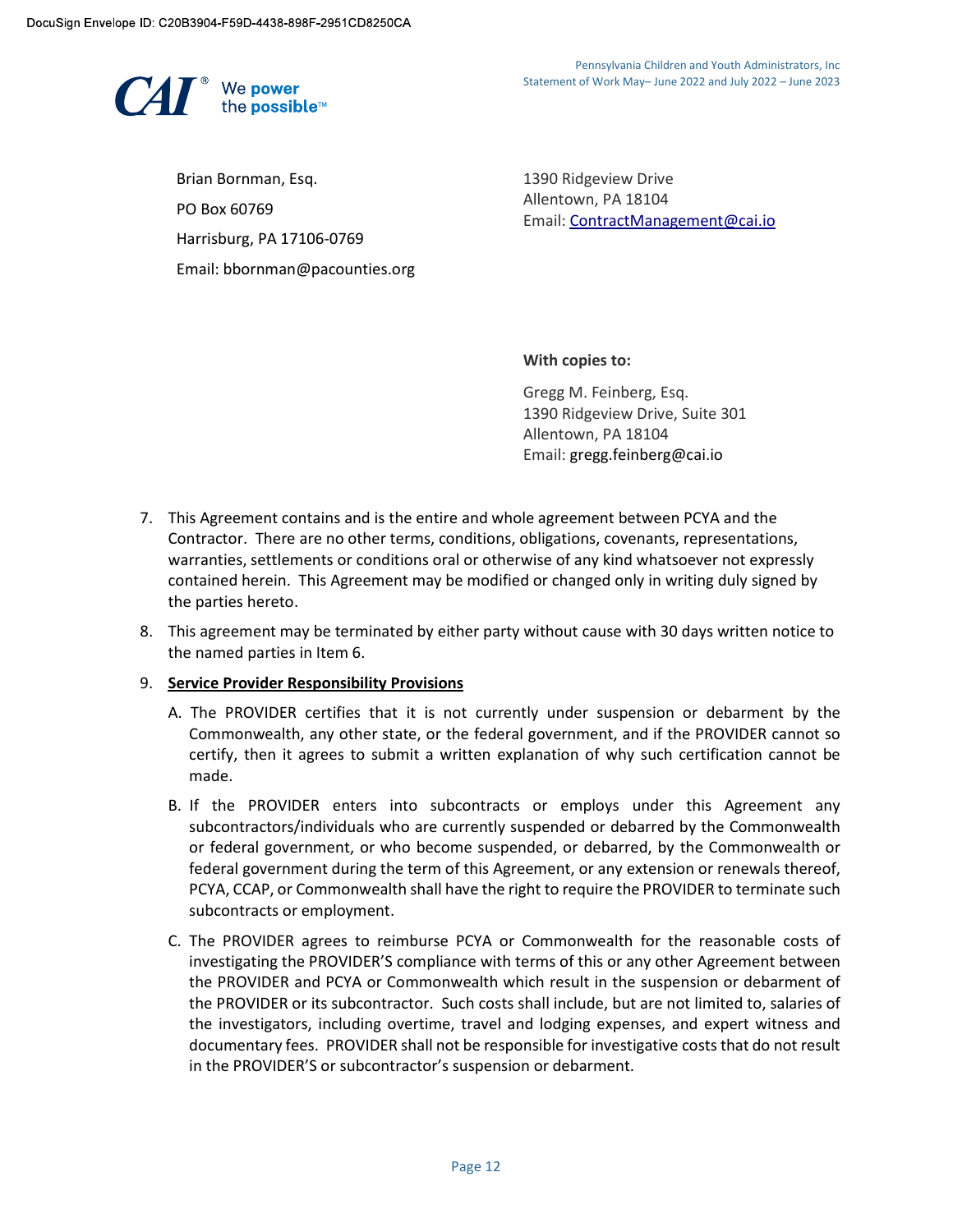

D. The PROVIDER may obtain the current list of suspended and debarred contractors by contacting the:

> Department of General Services Office of Chief Counsel 603 North Office Building Harrisburg, PA 17125 Phone: (717) 763-6472 FAX: (717) 787-9138

10. C20B3904-F59D-4438-898F-2951CD8250CA<br>
10. The PROVIDER may obtain the current list of suspended and debarred<br>
10. The PROVIDER may obtain the current list of suspended and debarred<br>
10. The PROVIDER may obtain the curr The PROVIDER assures that, in compliance with Title VI of the Civil Rights Act of 1964, Section 504 of the Federal Rehabilitation Act of 1973, and the Pennsylvania Human Relations Act of 1955, as amended:

- A. The PROVIDER agrees to comply with the provisions of the Federal Civil Rights Act of 1964 Title VI, the Pennsylvania Human Relations Act of 1955, as amended, the Age Discrimination Act of 1974 as amended, Section 504 of the Rehabilitation Act of 1973 and Executive Orders #II246 and #II375, and all requirements imposed pursuant thereto, to the end that no person shall, on the grounds of race, color, national origin, religious creed, ancestry, age, sex or handicap or disability be excluded from participation in, be denied benefits of, or otherwise be subjected to discrimination in the pro-vision of any care or service.
- B. The PROVIDER will comply with all regulations promulgated to enforce the statutory provisions against discrimination.

#### 11. Americans with Disabilities Act (ADA)

Pursuant to the federal regulations promulgated under the authority of The Americans with Disabilities Act, 28 C.F.R. § 35.101, et. seq., PROVIDER understands and agrees that it shall not cause any individual with a disability to be excluded from participation in this Agreement or from activities provided for under this Agreement on the basis of a disability as defined by the Act. As a condition of accepting this Agreement, PROVIDER agrees to comply with the "General Prohibitions Against Discrimination," 28 C.F.R. § 35.130, and all other regulations promulgated under Title 11 of The Americans with Disabilities Act which are applicable to all benefits, services, programs, and activities provided by COUNTY or the Commonwealth of Pennsylvania through contracts with outside PROVIDERS. PROVIDER shall be responsible for and agrees to indemnify and hold the COUNTY harmless from all losses, damages, expenses, claims, demands, suits and actions brought by any party against COUNTY as a result of PROVIDER'S failure to comply with this provision.

#### 12. Drug Free Workplace Provision

#### Agreement and Certification Regarding Drug-Free Workplace Requirements

By signing this Agreement, the PROVIDER, in accordance with 45 CFR Part 76 and Part 82, agrees and certifies that it shall provide a drug-free workplace by: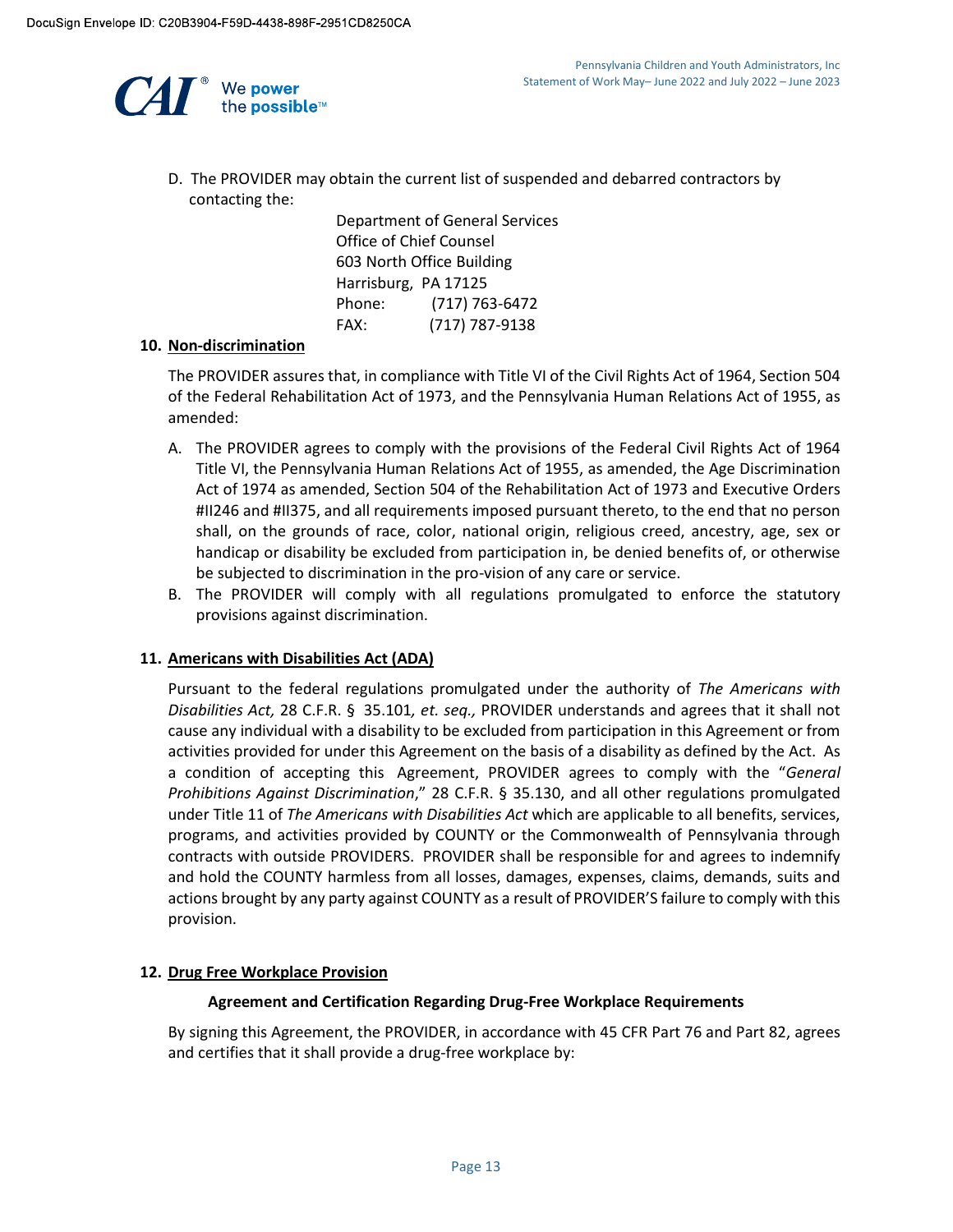

- A. Establishing and maintaining a drug-free awareness program to inform employees about:
	- 1. The dangers of drug abuse in the Workplace; and
	- 2. The policy of the CCAP of maintaining a drug-free workplace; and
	- 3. Any available drug counseling, rehabilitation, and employee assistance

programs; and

4. The penalties that may be imposed upon employees for drug abuse

violations occurring in the workplace.

- B. Publishing a statement notifying employees that the unlawful manufacture, distribution, dispensing, possession, or use of a controlled substance, or being under the influence of a controlled substance, is prohibited in the PROVIDER'S workplace and specifying the actions that shall be taken against employees for violations of such prohibitions.
- C. Require that each employee, as a condition of employment, shall:
	- 1. Abide by the terms of the policy noted in (A), above and
	- 2. Notify the employer of any criminal drug statute conviction for a violation occurring in the workplace not later than three (3) days after such a conviction.
- D. Notify PCYA within five (5) days after receiving notice under subparagraph C)(2), above, from an employee or otherwise receiving actual or constructive notice.
- E. Taking one of the following actions, within thirty (30) days of receiving notice under subparagraph (C)(2), above, with respect to any employee who is so convicted:

1. Taking appropriate personnel action against such an employee, up to and including termination; or

2. Requiring such an employee to participate satisfactorily in a drug abuse assistance or rehabilitation program approved for such purposes by a federal, state, or local health, law enforcement, or other appropriate agency. controlled substance, is prohibited in the PROVIDER'S workplace<br>
that shall be taken against employees for violations of such pre<br>
C. Require that each employee, as a condition of employment, shall<br>
1. Abide by the terms o

The PROVIDER and any other staff performing services pursuant to this contract, shall comply at all times relative hereto with all applicable laws and regulations in its business

and activities that pertain to the performance or funding of this Agreement.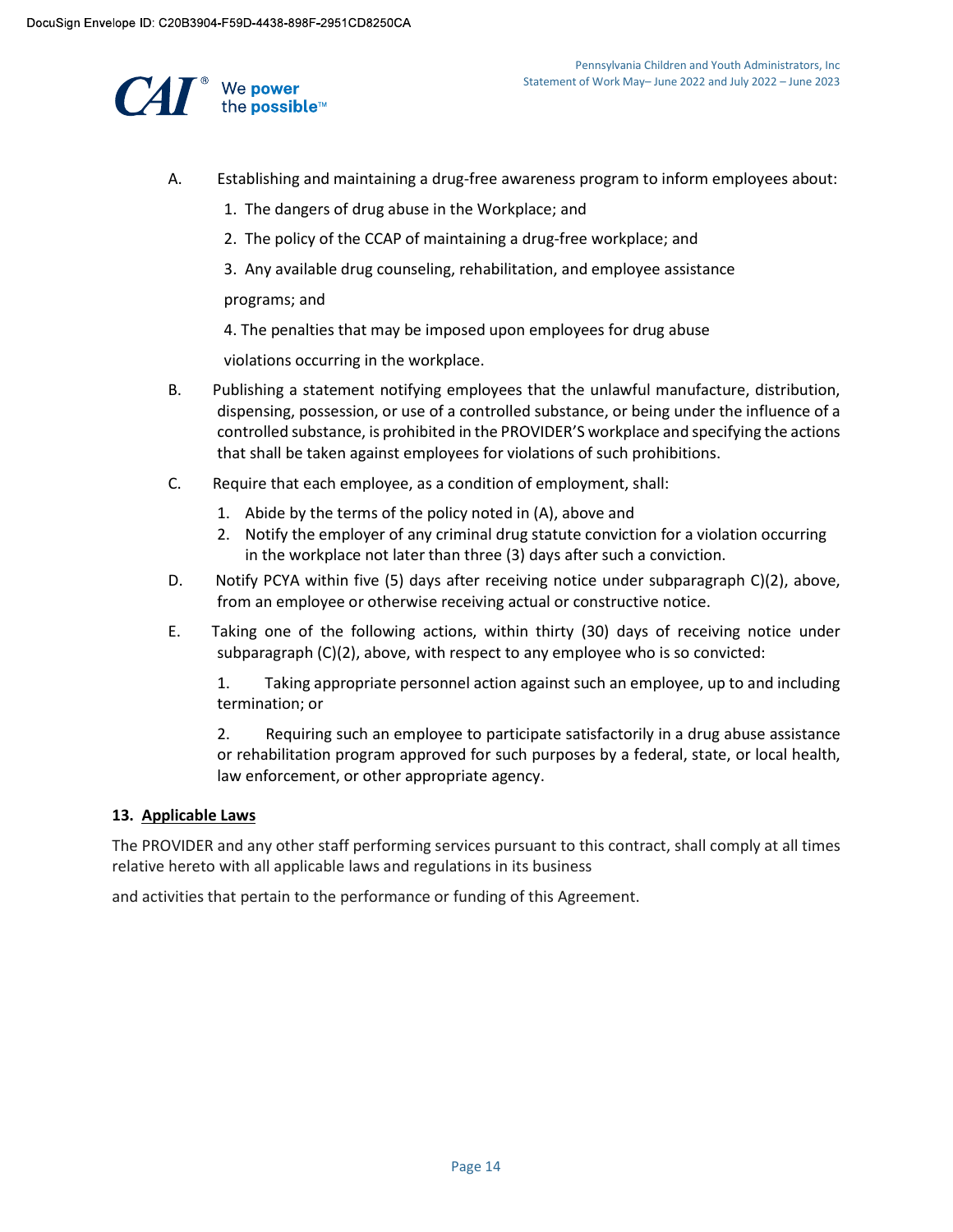

### Appendix C: Data Privacy and Security Addendum

#### PRIVACY AND SECURITY REQUIREMENTS

For purposes of this Agreement.

The term "Personal Data" shall mean any data, information or record that directly or indirectly identifies a natural person or relates to an identifiable natural person or is otherwise subject to any Privacy Law (as defined below), including, but not limited to, name, home address, telephone number, personal e-mail address, payment/credit card data, Social Security Number (SSN), Tax Identification Number (TIN), driver's license number, national ID number, bank account data, passport number, combination of online username and password, medical and health-related information and any other Personally Identifiable Information that CAI or any third party acting on CAI's behalf processes in connection with the Services provided to PCYA by CAI.

The term "PCYA Data" shall refer to any and all data that is owned or created by PCYA as it relates to PCYA's finances, business operations, intellectual property, human resources, or its Customer.

The term "Customer Data" shall refer to any data belonging to PCYA's Customer which would be classified in similar fashion to PCYA's Data (e.g., customer finances, customer business operations, customer intellectual property, etc.). Customer may be maintaining Customer data within PCYA's infrastructure; however, this data is still to be defined as Customer Data.

The terms "Personal Data", "PCYA Data" and "Customer Data" are collectively referred to as "Data".

The term "Information Security Incident" means actual or suspected (i) loss or theft of Data; (ii) unauthorized use, disclosure, acquisition, transmission of or access to, or other unauthorized processing of Data that reasonably may compromise the privacy or confidentiality of the Data; or (iii) unauthorized access to or use of, inability to access, or malicious infection of, CAI systems that reasonably may compromise the privacy or confidentiality of Data.

The terms "process," "processing" or "processed" in relation to Data include, without limitation, receipt, collection, creation, recording, organization, storage, retrieval, consultation, use, manipulation, amendment, transmission, disclosure, discarding, destruction and/or erasure.

CAI agrees, covenants and warrants to PCYA that at any and all times during which it processes Data, CAI will:

a) Take all appropriate and commercially reasonable measures, including, without limitation, the administrative, physical, technical (including electronic), and procedural safeguards set forth in the Data Privacy and Security Addendum, including but not limited to encryption that meets storage industry standards of data at rest and in transit, to protect the Data against any Information Security Incident. For information processed in electronic form, CAI agrees that such safeguards must include, without limitation, electronic barriers (e.g., "firewalls" or similar barriers) and password- protected access to the Data. For information in written or other tangible form, CAI agrees that such safeguards must include secured storage and secure destruction of the Data in accordance with applicable law and applicable privacy standards;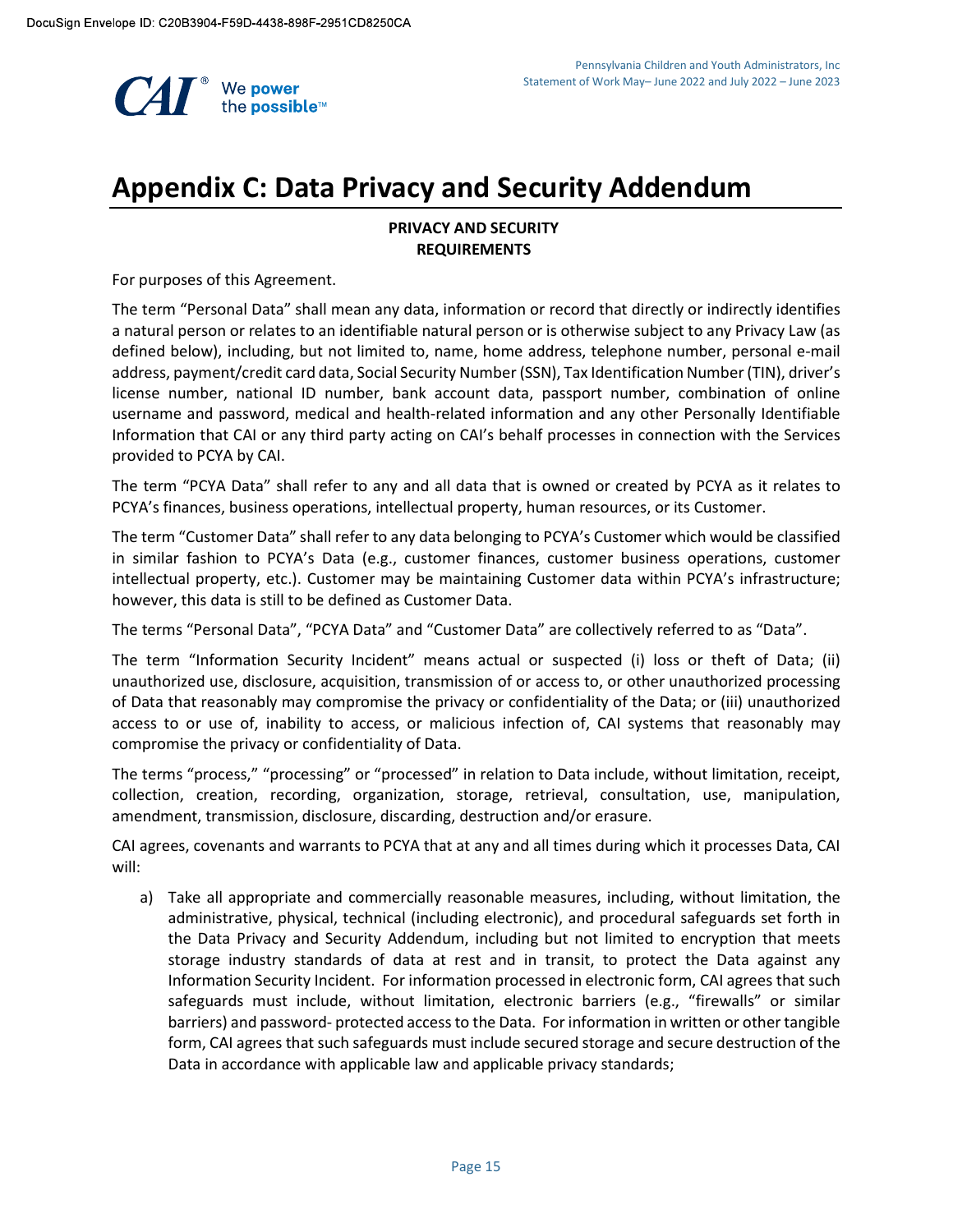

- b) Maintain or cause to be maintained a reasonable and commercially feasible information security program that complies with all applicable laws and is designed to reasonably ensure the security and confidentiality of all Data;
- c) Comply with all applicable laws and industry standards that relate in any way to the privacy, data protection, electronic storage, confidentiality, processing or security of Data and apply to CAI or Pennsylvania Children and Youth Administrators, Inc<br>
Pennsylvania Children and Youth Administrators, Inc<br>
the possible<sup>ns</sup><br>
Maintain or cause to be maintained a reasonable and commercially feasible information security<br>
pr minimum security requirements; laws requiring the secure disposal of records containing certain Data; and all other similar federal, state, local and international requirements; (ii) electronic storage industry standards concerning privacy, data protection, confidentiality or information security; and (iii) U.S. state data protection laws including, without limitation Massachusetts 201 CMR 17.00 – 17.05 Standards for the Protection of Personal Information of Residents of the Commonwealth, California Consumer Privacy Act (CCPA) of 2018 as of 1 January 2020 (collectively, "Privacy Laws") and EU General Data Protection Regulation (GDPR) of 25 May, 2018.
- d) Not transfer Data outside the United States of America for processing without the prior express written consent of Customer;
- e) Not sell, share, or otherwise transfer or disclose any Data, to any other party, without prior express written consent from PCYA, except as specifically permitted under the Data Privacy and Security Addendum or required by law;
- f) Not use Data in any manner not specifically permitted under this Agreement without prior express written consent from PCYA;
- g) Not send or provide any marketing or promotional communications to PCYA or PCYA employees or consumers without PCYA's or PCYA's explicit written consent;
- h) Not aggregate or combine Data with any other data without prior express written consent from PCYA;
- i) Not subcontract any of its rights or obligations under this Data Privacy and security Addendum without the prior express written consent of PCYA. Where CAI, with the consent of PCYA, subcontracts its obligations under this Data Privacy and Security Addendum, it shall do so only by way of a written agreement with its subcontractor that imposes the same privacy and security obligations on the subcontractor. Whenever CAI employs the services of third-party service providers to assist it in performing its obligations under this Data Privacy and Security Addendum, CAI agrees that such service providers are capable of maintaining appropriate safeguards for Data and that CAI has contractually obligated such service providers to maintain appropriate safeguards designed to comply with applicable law and applicable privacy standards. Where the subcontractor fails to fulfill its obligations under any sub- processing agreement, CAI shall remain fully liable to PCYA for the fulfillment of its obligations under this Data Privacy and Security Addendum;
- j) Ensure that Data are only available to CAI personnel who have a legitimate business need to access the Data, who are bound by legally enforceable confidentiality obligations, and who have received training in data protection law;
- k) Not retain Data any longer than is reasonably necessary, in accordance with PCYA record retention policies, to accomplish the intended purposes for which the Data was processed pursuant to this Data Privacy and Security Addendum. When Data is no longer necessary for the purposes set forth in the Data Privacy and Security Addendum, or promptly upon the expiration or termination of the Agreement, whichever is earlier, or at an earlier time as PCYA requests in writing, CAI shall take reasonable steps to return, destroy (e.g., by secure shredding and/or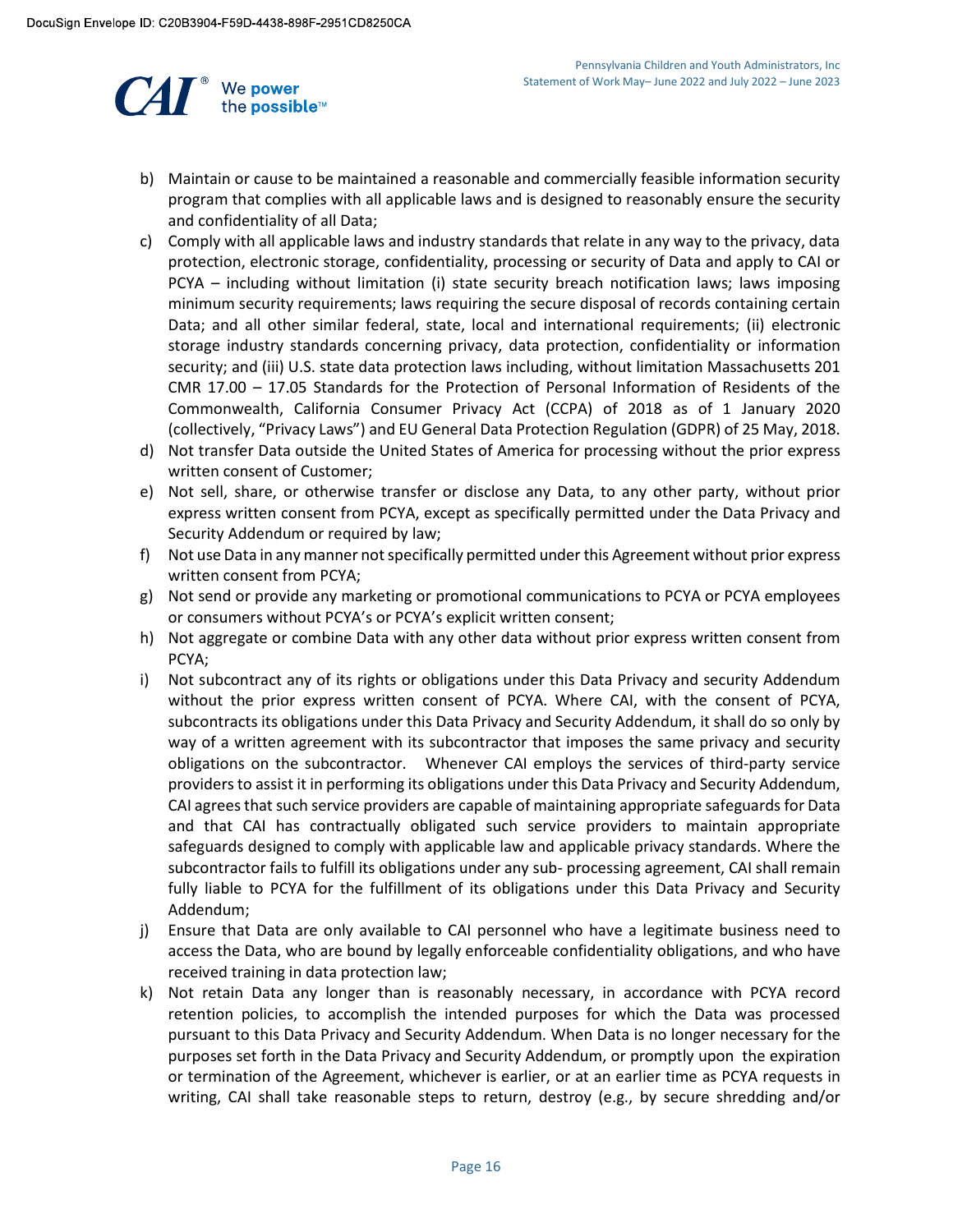

digitally wiping), or arrange for the secure destruction of each and every original and copy in every media of all Data in CAI's possession, custody or control. Promptly following any return or alternate action taken to comply with this paragraph, CAI shall certify in writing to PCYA that such return or alternate action occurred, and the method used for such destruction. In the event that applicable law does not permit CAI to comply with the delivery or destruction of the Data, CAI warrants that it shall ensure the confidentiality of the Data and that it shall not use or disclose any Data at or after the termination or expiration of the Agreement;

- l) Where CAI uses a third party for disaster recovery or other services, CAI shall (i) disclose this to PCYA in writing, including the name of the provider, purpose of the services (e.g., disaster recovery), steps taken with third party to address confidentiality, privacy and security, and (ii) cause each such third party to agree in writing to be bound by terms and conditions substantially similar to those in (a) – (k) above and (m). Additionally, CAI agrees to audit the procedural, administrative, physical and technical measures used by each such third party, at least once a year, which may include or consist of, at PCYA's option, a SSAE 18 audit of such third party, if available;
- m) Monitor CAI's information systems for unauthorized access and implement an incident response policy that specifies actions to be taken when CAI detects or becomes aware of such unauthorized access to its information systems. CAI shall provide a copy of such incident response policy to PCYA within three (3) business days;
- n) If requested by PCYA, within five business days from the date upon which the request was made by PCYA, either: (i) update, correct or delete Data or modify the individual's choices with respect to the permitted use by PCYA of such Data; or (ii) provide access to PCYA to enable it to perform the activities described in clause (i) itself;
- o) Notify the PCYA Chief Clerk, within twenty-four (24) hours, if CAI receives notice from any governmental or regulatory authority alleging that PCYA or CAI has failed to comply with Privacy Laws in connection with the performance of this Agreement, or if CAI otherwise becomes aware and reasonably believes that CAI or PCYA may have failed or may in the future fail to comply with Privacy Laws in connection with the performance of this Agreement; and
- p) At PCYA's direction, cooperate and comply with any requests or instructions issued by any privacy or data protection authority, including any governmental or regulatory authority applicable to PCYA or Data.
- q) In the event of an Information Security Incident, such notice shall summarize in reasonable detail the nature of the Information Security Incident, the suspected data that is lost, stolen or compromised, if known, the parties which have or will be informed of the Information Security Incident, and the corrective action taken or to be taken by CAI."

CAI shall notify PCYA orally within twenty-four hours and in writing within three (3) business days of any Information Security Incident of which CAI becomes aware and of any request for access to any Data from any third person or any government official, including any data protection or law enforcement agency; and of any and all complaints or other communications received from any individual pertaining to CAI's confidentiality policies or procedures applied to Data and/or the processing of either. In the event of an Information Security Incident, such written notice shall summarize in reasonable detail the nature of the Information Security Incident, the suspected data that is lost, stolen or compromised, if known, and the corrective action taken or to be taken by CAI. CAI shall promptly take all necessary steps to robustly investigate and remediate, including, but not limited to, conducting a third-party forensic analysis at CAI's expense. CAI shall cooperate fully with PCYA in all reasonable and lawful efforts to prevent, mitigate or